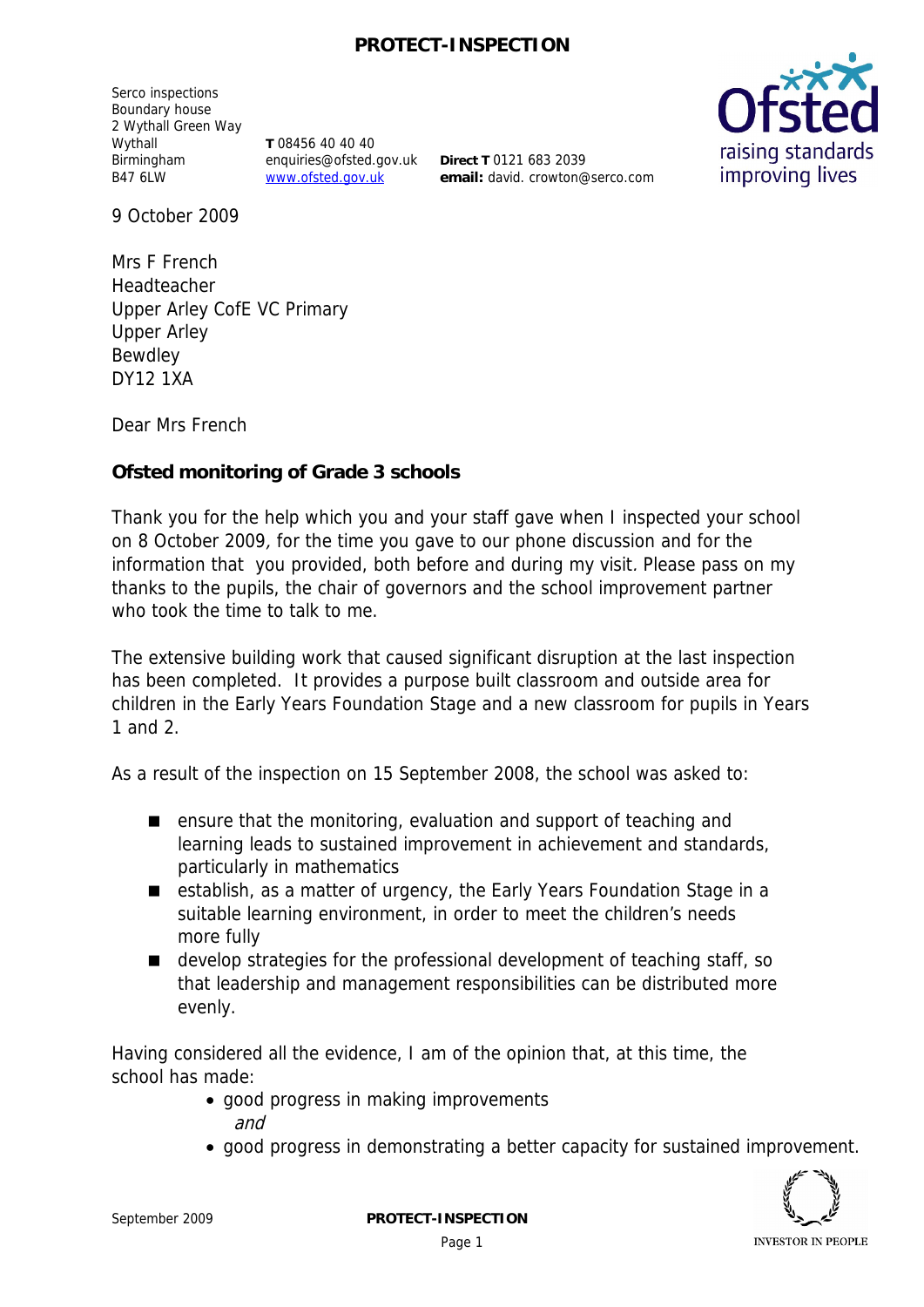

Your focused educational direction and clear vision for school development has been central to the good improvement made since the last inspection. Senior leaders have implemented a plan to raise attainment by improving the quality of teaching and learning; and in particular accelerate pupils' progress, raise standards in mathematics. As a result, monitoring and evaluation of teaching and learning is thorough, accurately identifies strengths and weaknesses and has led to thoughtful action being taken to improve the progress pupils make. There is now a comprehensive analysis of attainment data; whole school tracking of pupil progress and target setting are in place, to guide teachers' planning for the next steps of learning. Reviews of attainment and progress take place regularly, enabling leaders and teachers to identify priorities to promote individual pupil progress.

The support provided by the local authority has had a positive impact on school improvement. For example, literacy and numeracy consultants have worked alongside teachers to develop their expertise in teaching English and mathematics. This has been particularly beneficial, as three of the four teachers were newly qualified. These initiatives have led to most pupils now making good or better progress and attaining standards by the end of Year 6 that are above the national average in English, mathematics and science. Notable improvement has been made in mathematics. This stems from the introduction of a calculation policy that ensures systematic development of pupils' calculation skills as they pass through the school. Pupils clearly enjoy their activities, showing positive attitudes and a keeness to learn. From their skill levels and abilities on starting school, pupils' achievement is good.

The provision for children in the Early Years Foundation Stage has been much improved since the last inspection and is now good. The classroom provides a bright and welcoming setting for learning and ready access to a good quality outdoor area. Children achieve well because of consistently good quality teaching and learning that effectively meets their individual needs. Adults provide activities that are both practical and stimulating to capture and maintain children's interest. The balance between adult led activities and those chosen by children is good, with staff showing skilled intervention and flexibility in a way that enhances children's learning. A notable feature is the weekly opportunity for pupils in Year 1 to work and play alongside children in Reception. This makes a significant contribution to their personal, social and emotional development. Children make good progress and achieve well across the areas of learning.

The last inspection indicated the need to delegate leadership and management responsibilities more evenly amongst staff. Improvement in this aspect has been tempered, because three of the four teachers were new to teaching and the emphasis has rightly been on developing their expertise in promoting good pupil progress. This has proved successful. Nonetheless, senior leaders have provided a wide range of good quality professional development opportunities to successfully develop teachers' classroom skills and their capability to take on leadership roles. Consequently, all staff, including those new to leadership responsibilities, are